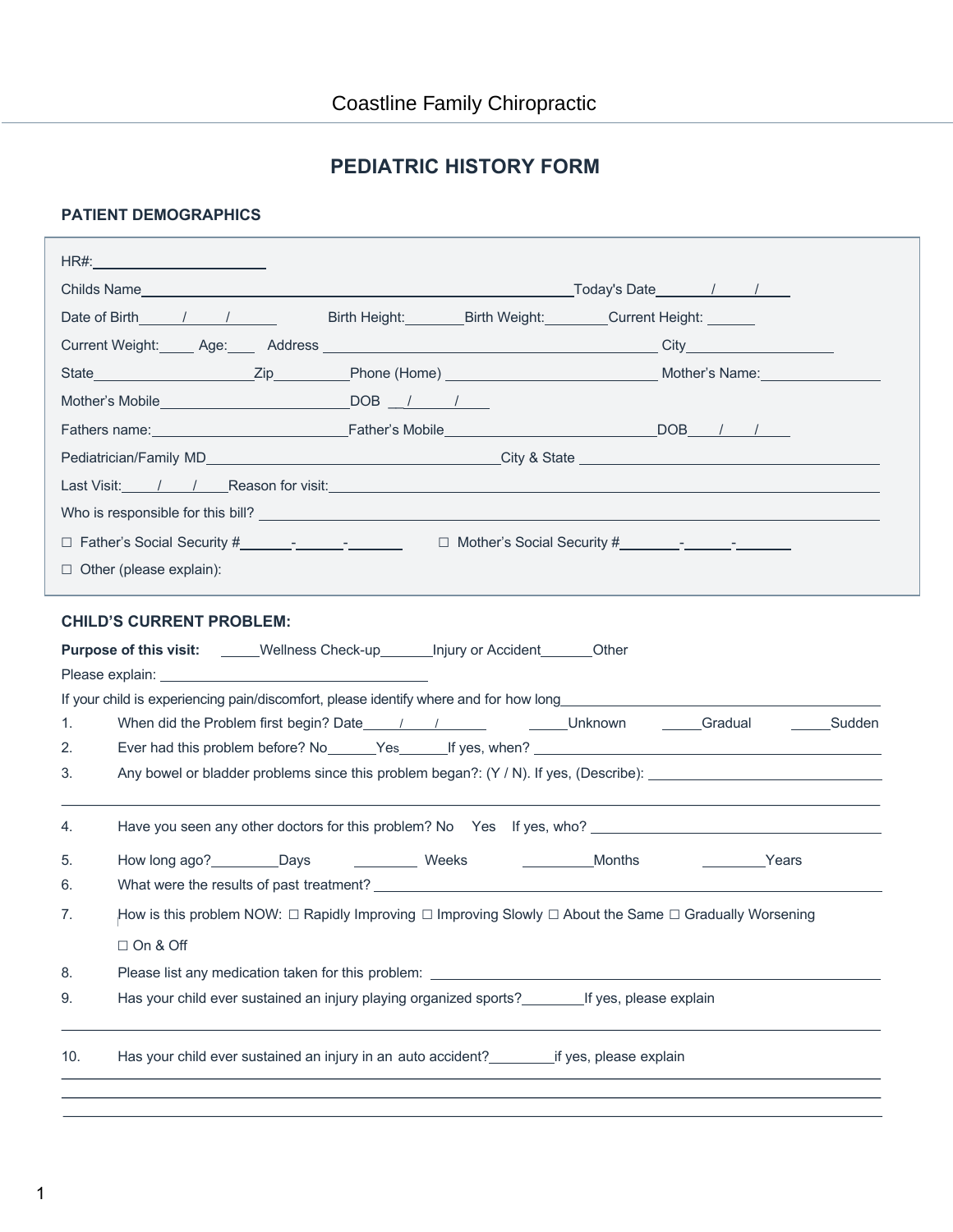#### **HAS YOUR CHILD EVER SUFFERED FROM:** mark **Y** for YES or **N** for NO

| $\Box$ Headaches<br>$\Box$ Dizziness                       | $\Box$ Orthopedic Problems.<br>$\Box$ Neck Problems | $\Box$ Digestive Disorders<br>$\Box$ Poor Appetite | $\Box$ Behavioral Problems<br>$\Box$ ADD/ADHD |
|------------------------------------------------------------|-----------------------------------------------------|----------------------------------------------------|-----------------------------------------------|
| $\Box$ Fainting                                            | $\Box$ Arm Problems                                 | $\Box$ Stomach Ache                                | $\Box$ Ruptures/Hernia                        |
| $\Box$ Seizures/Convulsions                                | $\Box$ Leg Problems                                 | $\Box$ Reflux                                      | $\Box$ Muscle Pain                            |
| $\Box$ Heart Trouble                                       | $\Box$ Joint Problems                               | $\Box$ Constipation                                | $\Box$ Growing Pains                          |
| □ Chronic Earaches                                         | $\Box$ Backaches                                    | $\Box$ Diarrhea                                    | $\Box$ Allergies to                           |
| $\Box$ Sinus Trouble                                       | $\Box$ Poor Posture                                 | $\Box$ Hypertension                                | $\Box$ Asthma                                 |
| $\Box$ Scoliosis                                           | $\Box$ Anemia                                       | $\Box$ Colds/Flu                                   | $\Box$ Walking Trouble                        |
| $\Box$ Bed Wetting                                         | $\Box$ Colic                                        | $\Box$ Broken Bones                                | $\Box$ Sleeping Problems                      |
| $\Box$ Fall in baby walker                                 | $\Box$ Fall from bed or couch                       | $\Box$ Fall from crib                              | $\Box$ Fall off swing                         |
| $\Box$ Fall off bicycle                                    | $\Box$ Fall from high chair                         | $\Box$ Fall off slide                              | $\Box$ Fall down stairs                       |
| $\Box$ Fall from changing table $\Box$ Fall offmonkey bars |                                                     | $\Box$ Fall off skateboard/skates $\Box$ Other:    |                                               |

I understand that I am directly and fully responsible to this office for all fees associated with chiropractic care my child receives.

The risks associated with exposure to x-rays and spinal adjustments have been explained to me to my complete satisfaction, and I have conveyed my understanding of these risks to the doctor. After careful consideration I do hereby request and authorize imaging studies and chiropractic adjustments for the benefit of my minor child for whom I have the legal right to select and authorize health care services on behalf of. I hereby request and authorize this office to administer healthcare as deemed necessary to my dependent minor child. This authorization also extends to include diagnostic imaging, laboratory and other testing at the doctor's discretion.

□ Under the terms and conditions of my divorce, separation or other legal authorization, the consent of a spouse/former spouse or other guardian is not required. If my authority to so select and authorize this care should change in any way, I will immediately notify this office.

Parent or Legal Guardian's Signature **Date** Date

Doctor Name Date **Date**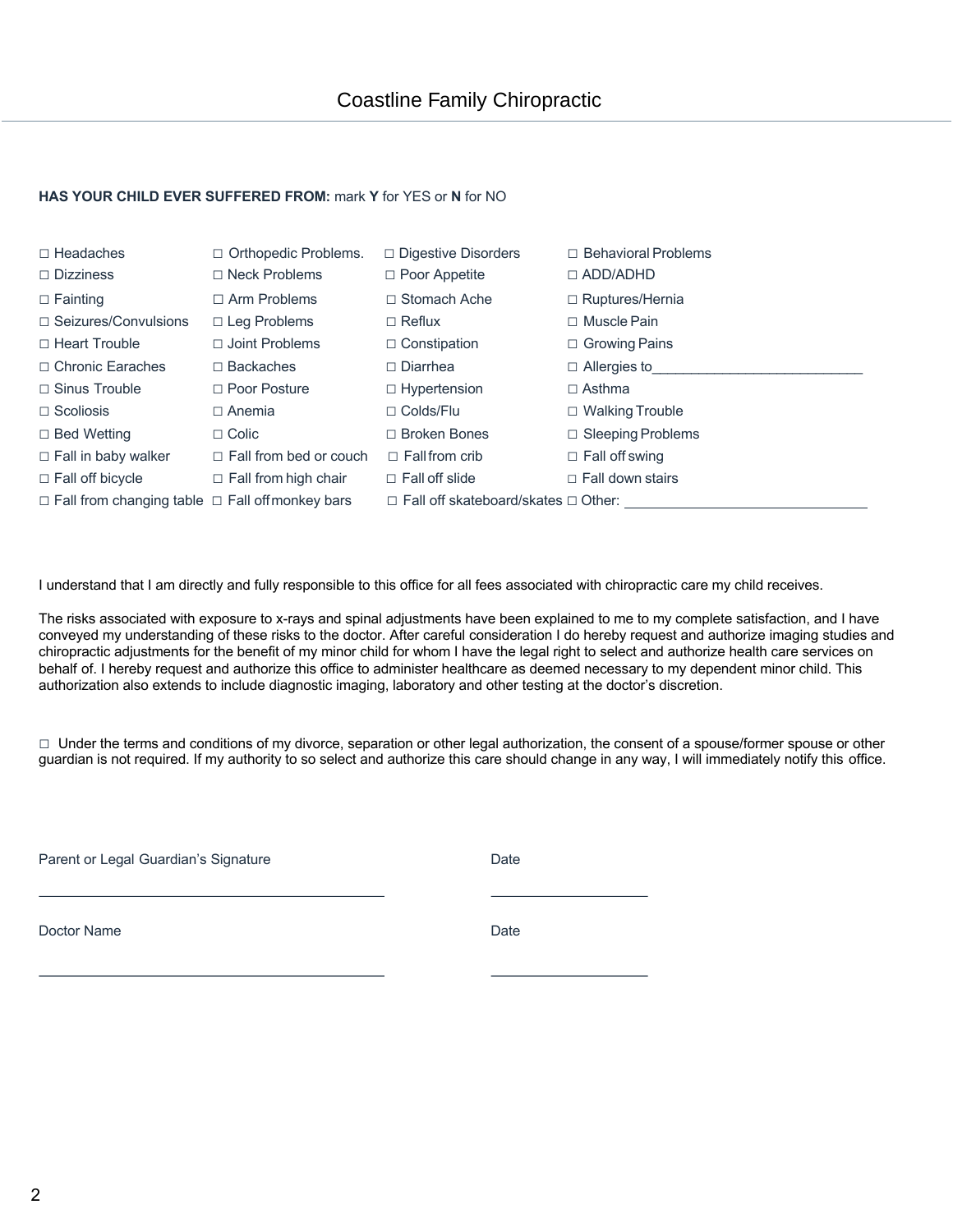# **Activities of Daily Living/Symptoms/Medications**

| Patient Name: |  |
|---------------|--|
|               |  |

Patient Name: Date: HRN:

## **Daily Activities: Effects of Current conditions On Performance**

Please identify how your current condition is affecting your ability to carry out activities that are routinely part of your life:

| Bending                      | $\Box$ No Effect | $\Box$ Painful (can do) | □ Painful (limits)         | $\Box$ Unable to Perform |
|------------------------------|------------------|-------------------------|----------------------------|--------------------------|
| Concentrating                | $\Box$ No Effect | $\Box$ Painful (can do) | □ Painful (limits)         | $\Box$ Unable to Perform |
| Doing computer Work          | $\Box$ No Effect | $\Box$ Painful (can do) | $\Box$ Painful (limits)    | $\Box$ Unable to Perform |
| Gardening                    | □ No Effect      | $\Box$ Painful (can do) | □ Painful (limits)         | $\Box$ Unable to Perform |
| <b>Playing Sports</b>        | □ No Effect      | $\Box$ Painful (can do) | $\Box$ Painful (limits)    | $\Box$ Unable to Perform |
| <b>Recreation Activities</b> | $\Box$ No Effect | $\Box$ Painful (can do) | $\Box$ Painful (limits)    | $\Box$ Unable to Perform |
| Shoveling                    | $\Box$ No Effect | $\Box$ Painful (can do) | □ Painful (limits)         | $\Box$ Unable to Perform |
| Sleeping                     | $\Box$ No Effect | $\Box$ Painful (can do) | □ Painful (limits)         | $\Box$ Unable to Perform |
| Watching TV                  | □ No Effect      | $\Box$ Painful (can do) | $\Box$ Painful (limits)    | $\Box$ Unable to Perform |
| Carrying                     | $\Box$ No Effect | $\Box$ Painful (can do) | □ Painful (limits)         | $\Box$ Unable to Perform |
| Dancing                      | $\Box$ No Effect | $\Box$ Painful (can do) | □ Painful (limits)         | $\Box$ Unable to Perform |
| Dressing                     | $\Box$ No Effect | $\Box$ Painful (can do) | $\Box$ Painful (limits)    | $\Box$ Unable to Perform |
| Lifting                      | $\Box$ No Effect | $\Box$ Painful (can do) | Painful (limits)<br>□      | □ Unable to Perform      |
| Pushing                      | $\Box$ No Effect | $\Box$ Painful (can do) | □ Painful (limits)         | $\Box$ Unable to Perform |
| <b>Rolling Over</b>          | □ No Effect      | $\Box$ Painful (can do) | □ Painful (limits)         | $\Box$ Unable to Perform |
| Sitting                      | □ No Effect      | $\Box$ Painful (can do) | □ Painful (limits)         | $\Box$ Unable to Perform |
| Standing                     | $\Box$ No Effect | □ Painful (can do)      | □ Painful (limits)         | $\Box$ Unable to Perform |
| Working                      | $\Box$ No Effect | $\Box$ Painful (can do) | □ Painful (limits)         | □ Unable to Perform      |
| Climbing                     | $\Box$ No Effect | $\Box$ Painful (can do) | Painful (limits)<br>□      | $\Box$ Unable to Perform |
| Doing Chores                 | □ No Effect      | $\Box$ Painful (can do) | □ Painful (limits)         | $\Box$ Unable to Perform |
| <b>Driving</b>               | $\Box$ No Effect | $\Box$ Painful (can do) | □ Painful (limits)         | $\Box$ Unable to Perform |
| Performing Sexual Activity   | □ No Effect      | $\Box$ Painful (can do) | □ Painful (limits)         | $\Box$ Unable to Perform |
| Reading                      | $\Box$ No Effect | □ Painful (can do)      | $\Box$ Painful (limits)    | $\Box$ Unable to Perform |
| Running                      | $\Box$ No Effect | $\Box$ Painful (can do) | Painful (limits)<br>$\Box$ | $\Box$ Unable to Perform |
| Sitting to Standing          | □ No Effect      | $\Box$ Painful (can do) | $\Box$ Painful (limits)    | $\Box$ Unable to Perform |
| Walking                      | $\Box$ No Effect | $\Box$ Painful (can do) | □ Painful (limits)         | □ Unable to Perform      |
|                              |                  |                         |                            |                          |